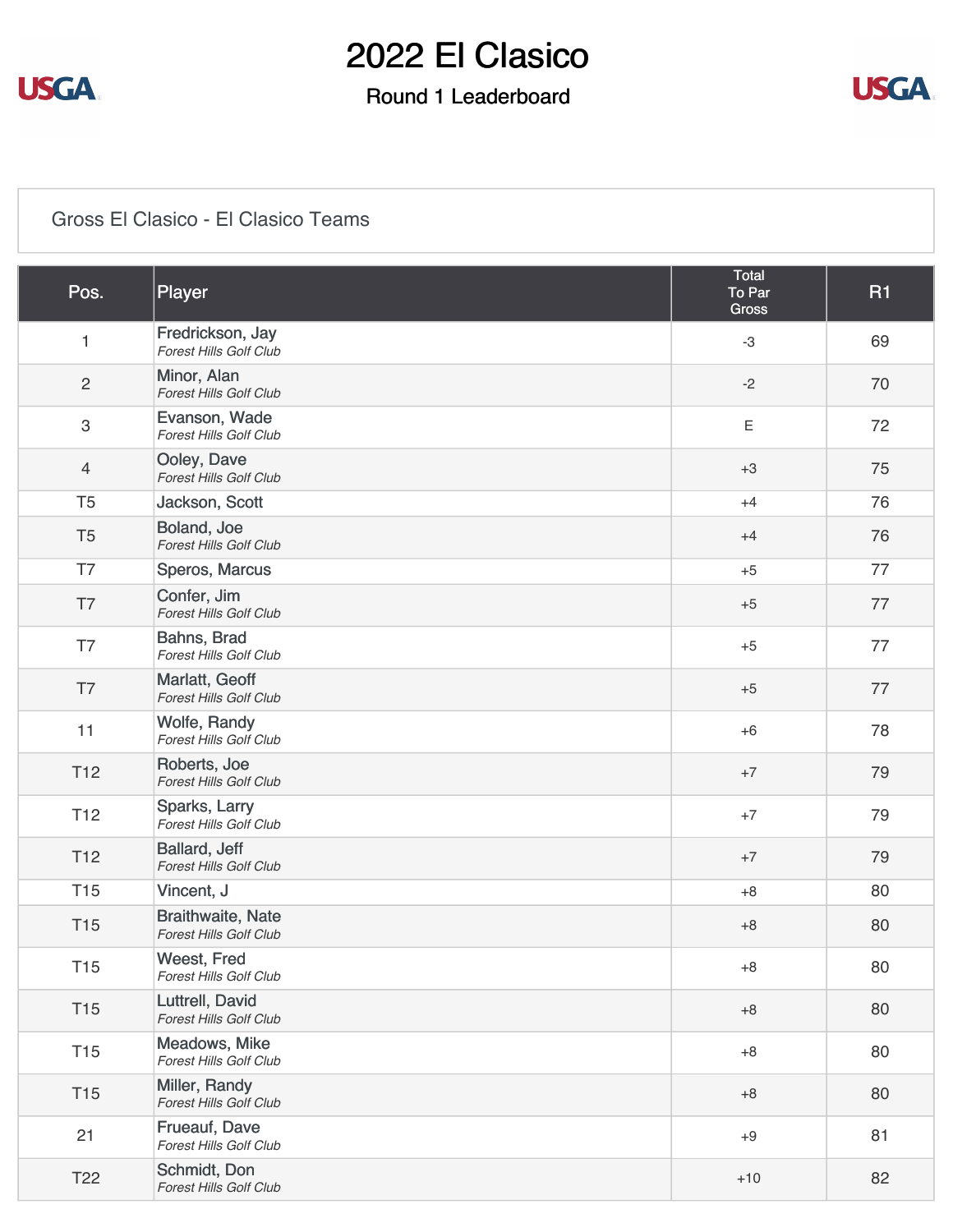



| T <sub>22</sub> | Tokuhisa, Warren<br><b>Forest Hills Golf Club</b>        | $+10$ | 82 |
|-----------------|----------------------------------------------------------|-------|----|
| T24             | Minor, John<br><b>Forest Hills Golf Club</b>             | $+11$ | 83 |
| T24             | Bennett, Ken<br><b>Forest Hills Golf Club</b>            | $+11$ | 83 |
| T <sub>24</sub> | Smith, Ron<br>Forest Hills Golf Club                     | $+11$ | 83 |
| T <sub>24</sub> | Selander, Wayne<br><b>Forest Hills Golf Club</b>         | $+11$ | 83 |
| T24             | Peecher, Dave<br><b>Forest Hills Golf Club</b>           | $+11$ | 83 |
| T <sub>24</sub> | Wilson, Ed<br>Forest Hills Golf Club                     | $+11$ | 83 |
| <b>T30</b>      | Broom, Gabriel<br><b>Forest Hills Golf Club</b>          | $+12$ | 84 |
| <b>T30</b>      | Gardner, Kent<br>Forest Hills Golf Club                  | $+12$ | 84 |
| <b>T30</b>      | Auble, Aaron<br><b>Forest Hills Golf Club</b>            | $+12$ | 84 |
| <b>T30</b>      | Gannon, Steve<br>Forest Hills Golf Club                  | $+12$ | 84 |
| T34             | Barfuss, Tim<br><b>Forest Hills Golf Club</b>            | $+13$ | 85 |
| T34             | Hall, Rick<br><b>Forest Hills Golf Club</b>              | $+13$ | 85 |
| <b>T36</b>      | Ayala, Jake                                              | $+14$ | 86 |
| <b>T36</b>      | <b>Fitzwater, Scott</b><br><b>Forest Hills Golf Club</b> | $+14$ | 86 |
| <b>T36</b>      | Hummel, John<br><b>Forest Hills Golf Club</b>            | $+14$ | 86 |
| <b>T36</b>      | Stenberg, Mark<br><b>Forest Hills Golf Club</b>          | $+14$ | 86 |
| <b>T36</b>      | Nichols, John<br><b>Forest Hills Golf Club</b>           | $+14$ | 86 |
| T41             | Springer, Mike<br>Forest Hills Golf Club                 | $+15$ | 87 |
| T41             | Lenderman, William<br>Forest Hills Golf Club             | $+15$ | 87 |
| T41             | Hernandez, Ervin<br><b>Forest Hills Golf Club</b>        | $+15$ | 87 |
| T44             | Bush, Adam                                               | $+16$ | 88 |
| T44             | McNeilly, Lisa<br>Forest Hills Women's Club              | $+16$ | 88 |
| T46             | Hart, Bryan<br>Forest Hills Golf Club                    | $+17$ | 89 |
| T46             | York, Sydney<br>Forest Hills Women's Club                | $+17$ | 89 |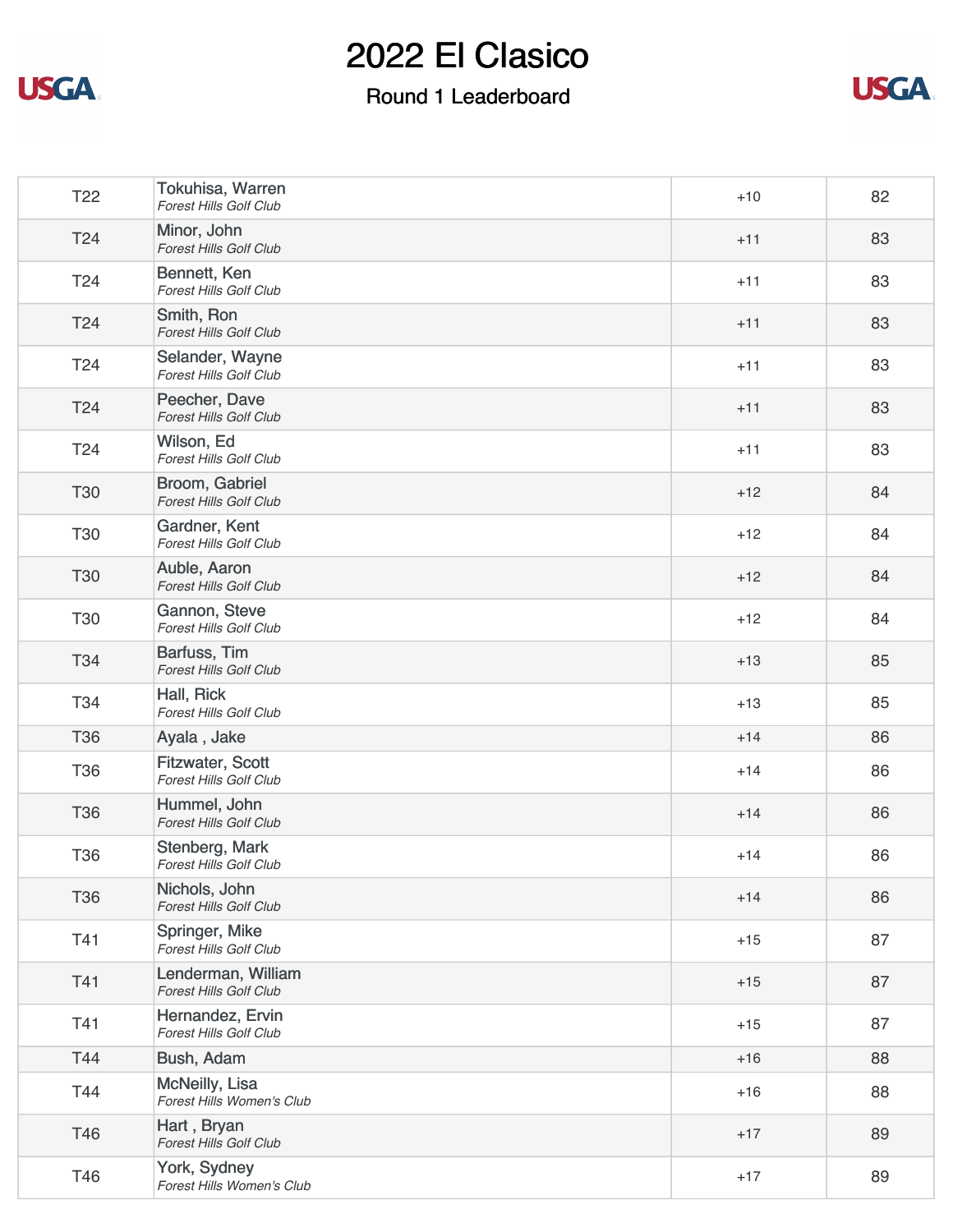



| T46        | Miller, Ted<br><b>Forest Hills Golf Club</b>      | $+17$ | 89  |
|------------|---------------------------------------------------|-------|-----|
| 49         | Zimmerman, Dan<br>Forest Hills Golf Club          | $+18$ | 90  |
| <b>T50</b> | McBroom, Kelly<br><b>Forest Hills Golf Club</b>   | $+19$ | 91  |
| <b>T50</b> | Howell, Margaret<br>Forest Hills Women's Club     | $+19$ | 91  |
| <b>T50</b> | Vandomelen, Paul<br><b>Forest Hills Golf Club</b> | $+19$ | 91  |
| <b>T53</b> | Lopez, Jeanette<br>Forest Hills Women's Club      | $+20$ | 92  |
| <b>T53</b> | Cowman, Joe<br><b>Forest Hills Golf Club</b>      | $+20$ | 92  |
| <b>T53</b> | Loucks, Douglas<br><b>Forest Hills Golf Club</b>  | $+20$ | 92  |
| <b>T56</b> | Johnson, Mark<br><b>Forest Hills Golf Club</b>    | $+22$ | 94  |
| <b>T56</b> | Gaffney, Dennis<br><b>Forest Hills Golf Club</b>  | $+22$ | 94  |
| 58         | Spiering, Luke                                    | $+24$ | 96  |
| 59         | Schuh, John<br><b>Forest Hills Golf Club</b>      | $+25$ | 97  |
| <b>T60</b> | Baker, Gary<br><b>Forest Hills Golf Club</b>      | $+26$ | 98  |
| <b>T60</b> | Hidalgo, Nelson                                   | $+26$ | 98  |
| 62         | Harvey, Sha                                       | $+29$ | 101 |
| 63         | Leon, Miguel<br>O.G.A. - Salem Area               | $+35$ | 107 |
| 64         | James, Chris<br><b>Forest Hills Golf Club</b>     | $+40$ | 112 |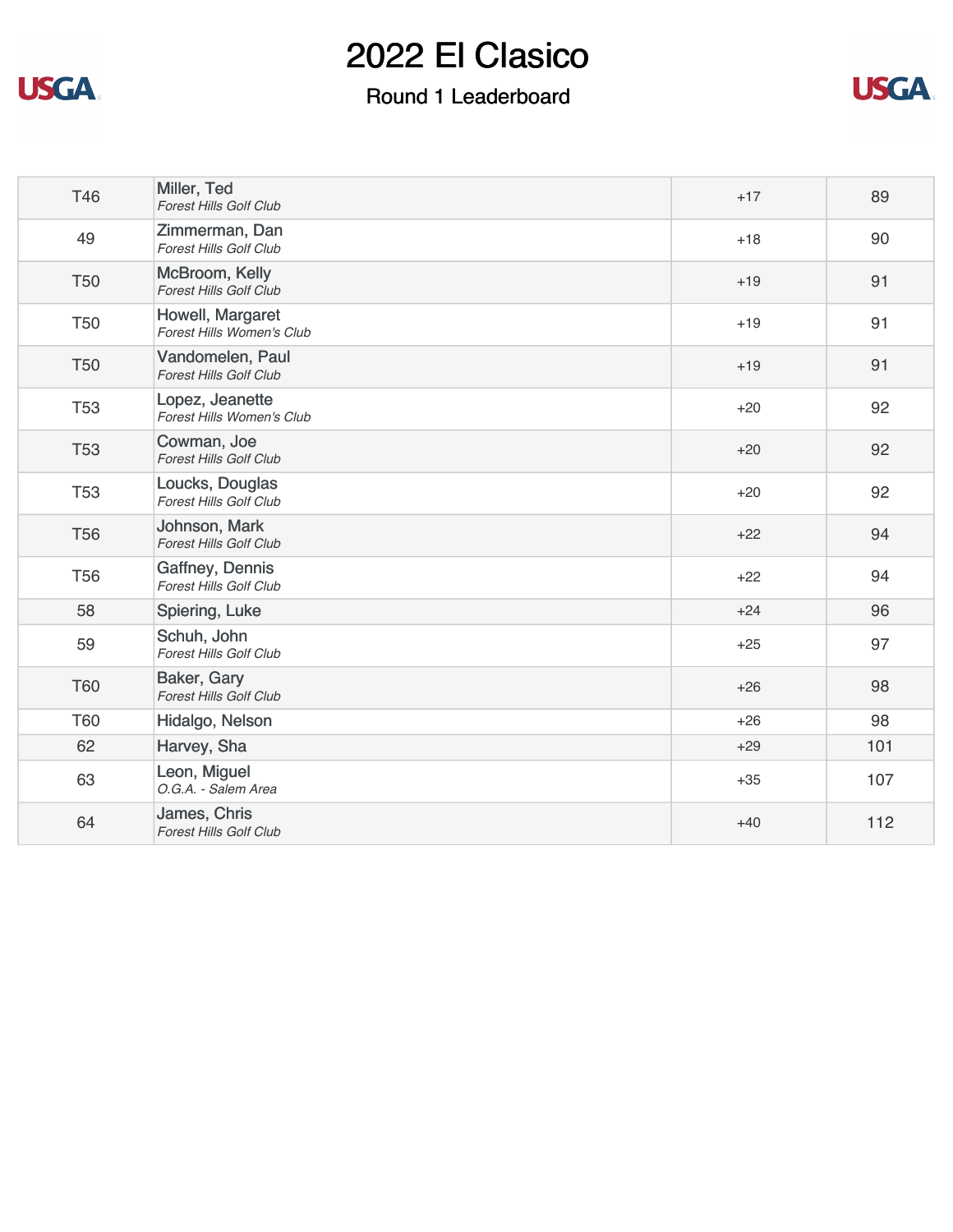

### Round 1 Leaderboard



#### [Net El Clasico - El Clasico Teams](https://static.golfgenius.com/v2tournaments/8535726810908878681?called_from=&round_index=1)

| Pos.            | Player                                            | Total<br>To Par<br><b>Net</b> | <b>R1</b> |
|-----------------|---------------------------------------------------|-------------------------------|-----------|
| T1              | Tokuhisa, Warren<br><b>Forest Hills Golf Club</b> | $-3$                          | 69        |
| T1              | Hidalgo, Nelson                                   | $-3$                          | 69        |
| T <sub>3</sub>  | Hart, Bryan<br>Forest Hills Golf Club             | $-2$                          | 70        |
| T <sub>3</sub>  | Vincent, J                                        | $-2$                          | 70        |
| T <sub>3</sub>  | Sparks, Larry<br><b>Forest Hills Golf Club</b>    | $-2$                          | 70        |
| T <sub>3</sub>  | Frueauf, Dave<br>Forest Hills Golf Club           | $-2$                          | 70        |
| T7              | Minor, Alan<br><b>Forest Hills Golf Club</b>      | $-1$                          | 71        |
| T7              | Minor, John<br><b>Forest Hills Golf Club</b>      | $-1$                          | 71        |
| T7              | Lopez, Jeanette<br>Forest Hills Women's Club      | $-1$                          | 71        |
| T7              | Hernandez, Ervin<br><b>Forest Hills Golf Club</b> | $-1$                          | 71        |
| <b>T11</b>      | Meadows, Mike<br><b>Forest Hills Golf Club</b>    | $\mathsf E$                   | 72        |
| <b>T11</b>      | Peecher, Dave<br><b>Forest Hills Golf Club</b>    | $\mathsf E$                   | 72        |
| <b>T11</b>      | Ballard, Jeff<br><b>Forest Hills Golf Club</b>    | $\mathsf E$                   | 72        |
| T <sub>14</sub> | Jackson, Scott                                    | $+1$                          | 73        |
| T14             | Speros, Marcus                                    | $+1$                          | 73        |
| T14             | Fredrickson, Jay<br><b>Forest Hills Golf Club</b> | $+1$                          | 73        |
| T14             | Weest, Fred<br>Forest Hills Golf Club             | $+1$                          | 73        |
| T14             | Luttrell, David<br>Forest Hills Golf Club         | $+1$                          | 73        |
| T14             | Wolfe, Randy<br>Forest Hills Golf Club            | $+1$                          | 73        |
| T <sub>20</sub> | Gannon, Steve<br>Forest Hills Golf Club           | $+2$                          | 74        |
| T <sub>20</sub> | McNeilly, Lisa<br>Forest Hills Women's Club       | $+2$                          | 74        |
| T20             | Leon, Miguel<br>O.G.A. - Salem Area               | $+2$                          | 74        |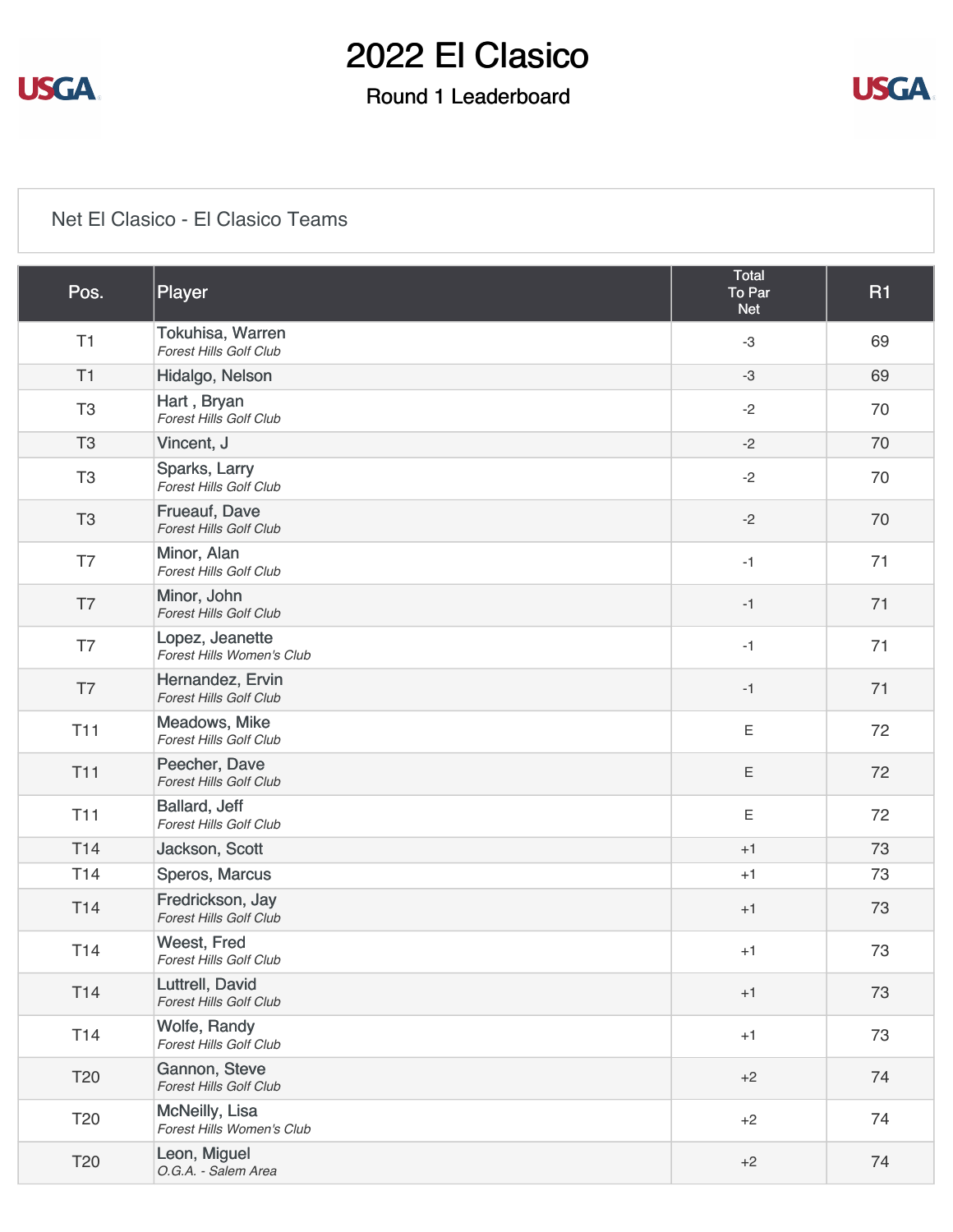



| Hall, Rick<br><b>Forest Hills Golf Club</b>               | $+2$ | 74 |
|-----------------------------------------------------------|------|----|
| <b>Fitzwater, Scott</b><br><b>Forest Hills Golf Club</b>  | $+2$ | 74 |
| Boland, Joe<br>Forest Hills Golf Club                     | $+2$ | 74 |
| Evanson, Wade<br><b>Forest Hills Golf Club</b>            | $+3$ | 75 |
| Confer, Jim<br><b>Forest Hills Golf Club</b>              | $+3$ | 75 |
| Auble, Aaron<br><b>Forest Hills Golf Club</b>             | $+3$ | 75 |
| Ooley, Dave<br>Forest Hills Golf Club                     | $+3$ | 75 |
| Stenberg, Mark<br><b>Forest Hills Golf Club</b>           | $+3$ | 75 |
| Broom, Gabriel<br><b>Forest Hills Golf Club</b>           | $+4$ | 76 |
| Bahns, Brad<br><b>Forest Hills Golf Club</b>              | $+4$ | 76 |
| Springer, Mike<br><b>Forest Hills Golf Club</b>           | $+4$ | 76 |
| Selander, Wayne<br><b>Forest Hills Golf Club</b>          | $+4$ | 76 |
| York, Sydney<br>Forest Hills Women's Club                 | $+4$ | 76 |
| Vandomelen, Paul<br>Forest Hills Golf Club                | $+4$ | 76 |
| Miller, Ted<br>Forest Hills Golf Club                     | $+4$ | 76 |
| <b>Braithwaite, Nate</b><br><b>Forest Hills Golf Club</b> | $+5$ | 77 |
| Bush, Adam                                                | $+5$ | 77 |
| Bennett, Ken<br>Forest Hills Golf Club                    | $+5$ | 77 |
| Gardner, Kent<br><b>Forest Hills Golf Club</b>            | $+5$ | 77 |
| Barfuss, Tim<br>Forest Hills Golf Club                    | $+5$ | 77 |
| Zimmerman, Dan<br>Forest Hills Golf Club                  | $+5$ | 77 |
| Schmidt, Don<br><b>Forest Hills Golf Club</b>             | $+6$ | 78 |
| Smith, Ron<br>Forest Hills Golf Club                      | $+6$ | 78 |
| Miller, Randy<br>Forest Hills Golf Club                   | $+6$ | 78 |
|                                                           |      |    |